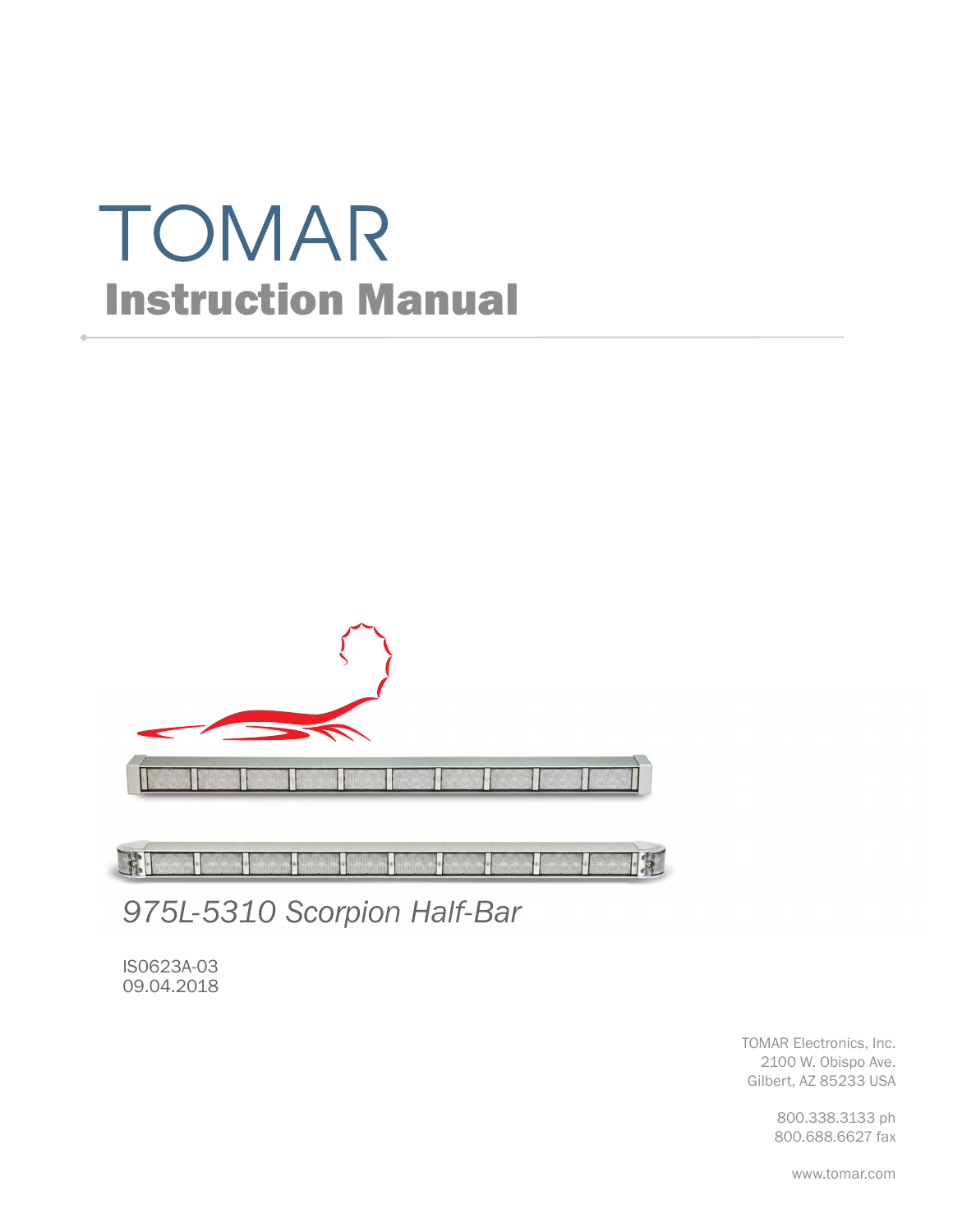



| 975L-5310 Wiring |                                    |                                                  |  |  |  |
|------------------|------------------------------------|--------------------------------------------------|--|--|--|
|                  | <b>RED</b>                         | $+12Vdc$                                         |  |  |  |
|                  | <b>BLACK</b>                       | Ground                                           |  |  |  |
|                  | <b>ORANGE</b>                      | Warning Mode 1, with optional CA Steady behavior |  |  |  |
|                  | <b>BLUE</b>                        | Warning Mode 2, with optional CA Steady behavior |  |  |  |
|                  | <b>ORANGE &amp; BLUE</b>           | Warning Mode 3, with optional CA Steady behavior |  |  |  |
|                  | <b>RED/WHITE</b>                   | <b>Right Arrow Mode</b>                          |  |  |  |
|                  | <b>BROWN/WHITE</b>                 | Left Arrow Mode                                  |  |  |  |
|                  | <b>RED/WHITE &amp; BROWN/WHITE</b> | Center Out Arrow Mode                            |  |  |  |
|                  | <b>BROWN</b>                       | Scene Lights (if equipped)                       |  |  |  |
|                  | <b>GREEN</b>                       | <b>Intensity Control</b>                         |  |  |  |
|                  |                                    |                                                  |  |  |  |

# Programming Instructions

## Entering Warning Programming Mode:

Three unique warning patterns can be selected using the ORANGE and BLUE mode selection wires.

ORANGE WIRE = Warning Mode 1 BLUE WIRE = Warning Mode 2 ORANGE & BLUE WIRES = Warning Mode 3

To activate the Warning programming mode, connect the BLACK wire to Ground then simultaneously attach the GREEN wire, the RED wire and the mode selection wire(s) for the mode you want to program to +12Vdc.

## Changing Warning Patterns and Flash Rates:

To change the Warning pattern, enter the Warning programming mode as described above, including selecting a mode. Tap the RED/WHITE wire to +12Vdc to advance the flash pattern. See the list of available Warning flash patterns below.

A unique flash rate can be assigned to each Warning mode. To change the flash rate, enter the Warning programming mode as described above, including selecting a mode. Move the GREEN wire from +12Vdc to Ground. Tap the BROWN/WHITE wire to +12Vdc to advance the flash rate. See the list of available flash rates below.

## Changing CA Steady Behavior for Warning Modes:

To change the CA Steady behavior for a Warning Mode, enter the Warning programming mode as described above. Tap the BROWN wire to +12Vdc to Toggle the CA Steady behavior On (or Off). **NOTE: The position of the lamp for** the CA Steady behavior is fixed, and cannot be changed via Programming.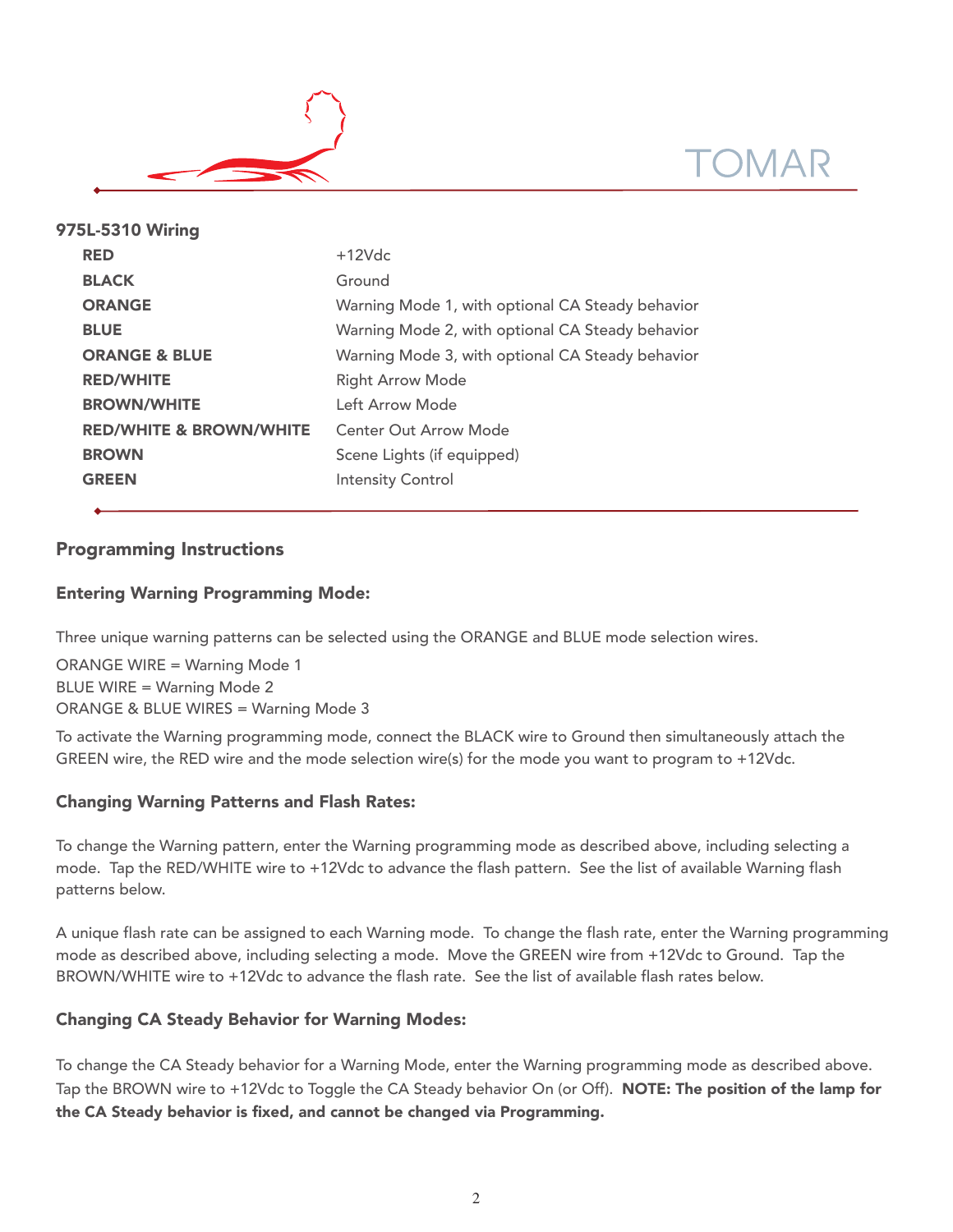# Entering Traffic Direction Programming Mode:

To activate the Traffic Direction programming mode connect the BLACK wire to Ground then simultaneously attach the GREEN wire, RED/WHITE wire and the RED wire to +12Vdc.

## Changing Traffic Direction Patterns and Flash Rates:

To change the Traffic Direction pattern, enter the Traffic Direction programming mode as described above. Tap the BROWN wire to +12Vdc to advance the flash pattern. See the list of available Traffic Direction patterns below.

A unique flash rate can be assigned to the Traffic Direction mode. To change the flash rate, enter the Traffic Direction programming mode as described above. Move the GREEN wire from +12Vdc to Ground. Tap the BROWN wire to +12Vdc to advance the flash rate. See the list of available flash rates below.

## Flash Rates, Warning Modes:

| iasii Kates, wariiliy woues. |            |       |                                                                                |
|------------------------------|------------|-------|--------------------------------------------------------------------------------|
| 1) SINGLE FLASH              | 312 FPM    |       |                                                                                |
| 2) DOUBLE FLASH              | 117 FPM ** |       |                                                                                |
| 3) NEOBE FLASH               | 77 FPM     | $***$ |                                                                                |
| 4) SINGLE 75 FLASH           | 75 FPM     | $***$ |                                                                                |
| 5) SCROLL FLASH A            |            |       | switches between the Single, Double and Neobe flash rates, every 4 seconds     |
| 6) SCROLL FLASH B            |            | $***$ | switches between the Single 75, Double and Neobe flash rates, every 4 seconds. |
|                              |            |       |                                                                                |

#### Flash Patterns, Warning Modes - Models 5310-01, 5310-C01

| $1)$ OFF                                      |       |                                                              |
|-----------------------------------------------|-------|--------------------------------------------------------------|
| 2) COMBINATION A (Patterns 6,5,7,5 repeat)    |       | ORANGE Wire (Warning Mode 1) DEFAULT, SCROLL FLASH A         |
| 3) COMBINATION B (Patterns 6,5,4,5 repeat) ** |       |                                                              |
| 4) INBOARD OUTBOARD                           | $**$  | BLUE Wire (Warning Mode 2) DEFAULT, SCROLL FLASH A           |
| 5) LEFT RIGHT                                 | $***$ | ORANGE & BLUE Wires (Warning Mode 3) DEFAULT, SCROLL FLASH A |
| 6) ALTERNATE                                  | $**$  |                                                              |
| 7) RANDOM                                     |       |                                                              |
| 8) SINGLE OUTBOARD                            | $**$  |                                                              |
| 9) DOUBLE OUTBOARD                            | $**$  |                                                              |
| 10) SINGLE INBOARD                            | $**$  |                                                              |
| 11) DOUBLE INBOARD                            | $**$  |                                                              |
| 12) TRIPLE INBOARD                            | $**$  |                                                              |
| 13) SWEEP                                     |       |                                                              |

\*\* = CA Title 13 compliant

NOTE: If the CA Steady behavior is ON for a Warning Mode, a lamp will turn on steady when the Warning Mode is activated.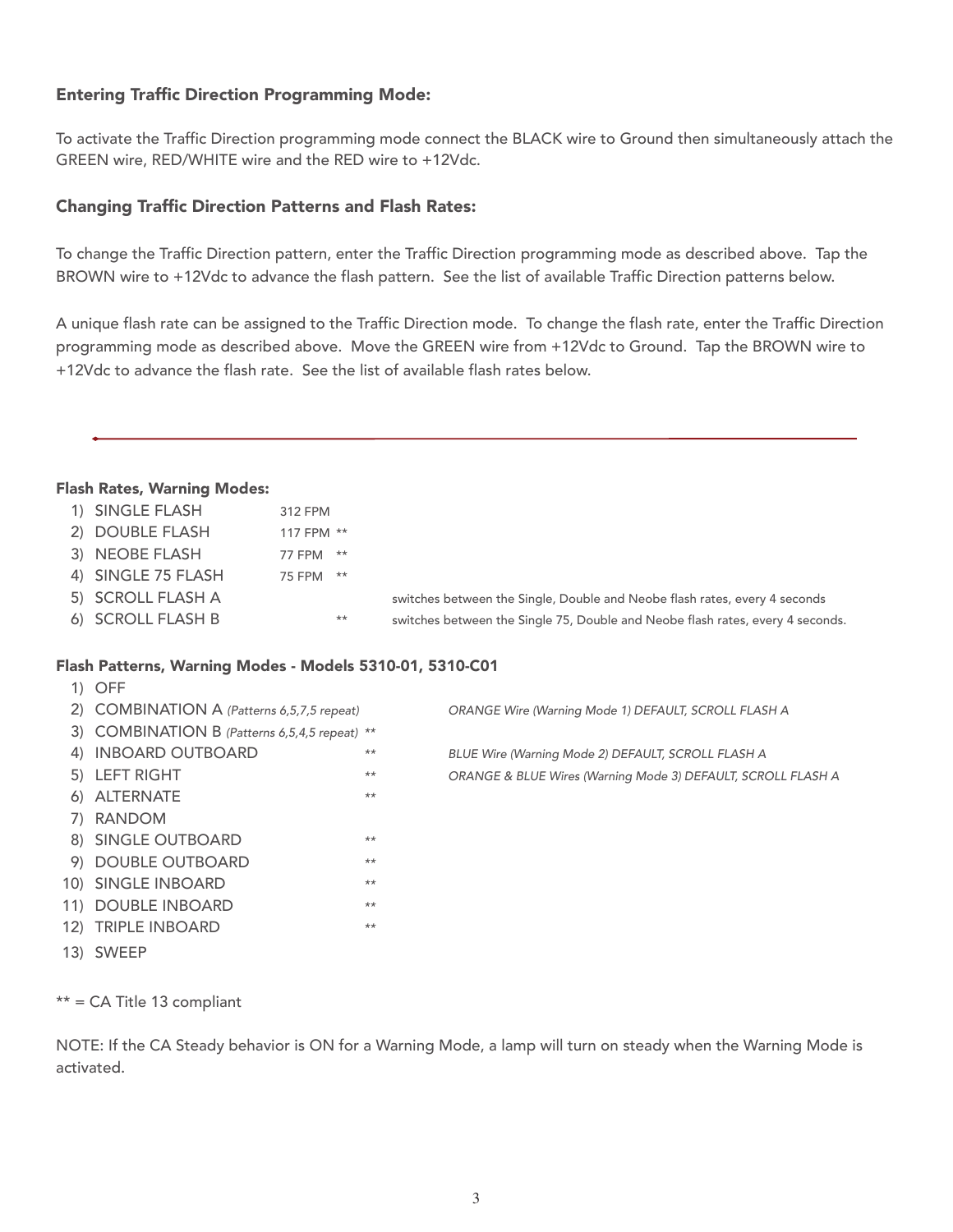## Flash Patterns, Warning Modes - Models 5310-02, 5310-02P, 5310-C02, 5310-C02P

1) OFF 2) COMBINATION A (Patterns 8,7,9,7 repeat) WITH SL's ORANGE Wire (Warning Mode 1) DEFAULT, SCROLL FLASH A 3) COMBINATION B (Patterns 18,17,19,17 repeat) WITHOUT SL's BLUE Wire (Warning Mode 2) DEFAULT, SCROLL FLASH A 4) COMBINATION C (Patterns 8,7,6,7 repeat) WITH SL's \*\* 5) COMBINATION D (Patterns 18,17,16,17 repeat) WITHOUT SL's \*\* 6) INBOARD OUTBOARD WITH SL's \*\* 7) LEFT RIGHT WITH SL's \*\* ORANGE & BLUE Wires (Warning Mode 3) DEFAULT, SCROLL FLASH A 8) ALTERNATE WITH SL's \*\* 9) RANDOM WITH SL's 10) SINGLE OUTBOARD WITHOUT SL's \*\* 11) DOUBLE OUTBOARD WITHOUT SL's \*\* 12) SINGLE INBOARD WITHOUT SL's \*\* 13) DOUBLE INBOARD WITHOUT SL's \*\* 14) TRIPLE INBOARD WITHOUT SL's \*\* 15) SWEEP WITH SL's 16) INBOARD OUTBOARD WITHOUT SL's \*\* 17) LEFT RIGHT WITHOUT SL's \*\* 18) ALTERNATE WITHOUT SL's \*\* 19) RANDOM WITHOUT SL's 20) SWEEP WITHOUT SL's

\*\* = CA Title 13 compliant

NOTE: If the CA Steady behavior is ON for a Warning Mode, a lamp will turn on steady when the Warning Mode is activated.